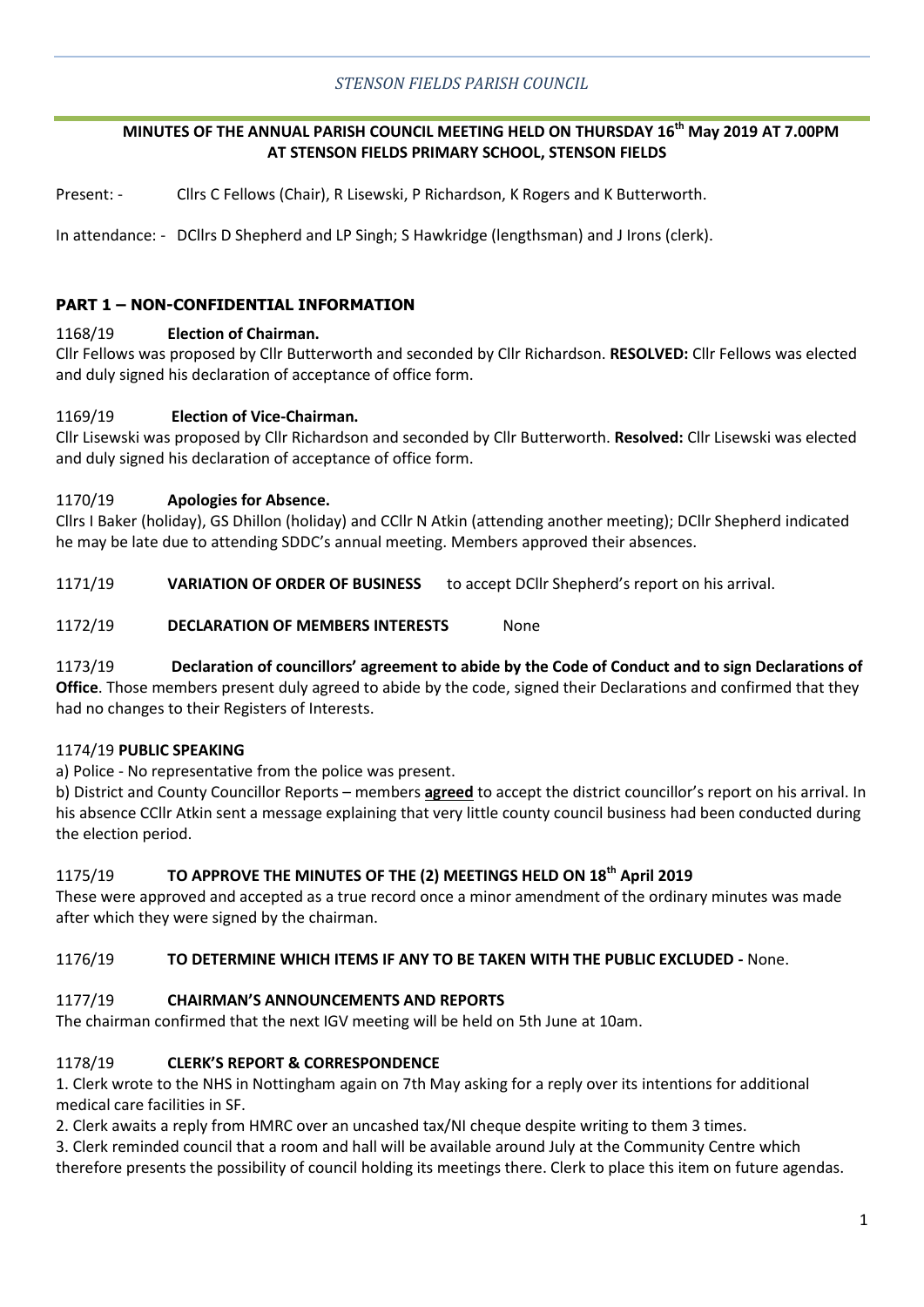# 1179/19 **DCllrs Shepherd & LP Singh arrived at 7.20pm.**

1. DCllr Shepherd is disappointed to see that the Community Centre is not yet open; however in the meantime car parking facilities need to be addressed. The cost of hiring rooms has been indicated but this may yet be negotiated. Cllr Lisewski asked whether this council should hold meetings in it although DCllr Shepherd said this is up to the parish council. DCllr Shepherd met developers recently regarding the proposed 600 houses to be built at Primula Way and will raise the issue of a pedestrian crossing when he next meets them. Cllr Butterworth thought facilities should be built before houses but there appears little chance of this from developers. DCllr Shepherd is concerned that infrastructure will be lacking once these houses are built and will meet Severn Trent to insist that balancing ponds are installed; and sewerage smells must be minimized.

He continues to be concerned about the lack of medical care provision, especially when more residents are housed on Wragley Way. DCllr Shepherd expressed his hopes of the provision of more parking and expanded facilities at the Sinfin Moor Health Centre on Arleston Lane although this is contingent on funding. An alternative location for another practice may have been the ASDA site although this would have been more viable in its tie-up with Sainsbury's which has now been cancelled. Failing these options a larger medical centre may be built at Wragley Way once development begins there.

DCllr Shepherd wishes to meet the police's Chief Executive, preferably before the June Area Forum & SNM to address ASB, noise and break-ins. Cllr Lisewski rues incessant speeding vehicles in the area; and was dismayed that PCSO Harriet Dunn has moved on and will no longer patrol here. DCllr Shepherd agreed and hoped Harriet is replaced at the earliest opportunity.

The balancing pond at Saxon Gate has now been cleaned and is finished; DCllr Shepherd will inspect soon. Cllr Richardson noticed that the fencing needs reinstating; clerk to ask DCllr Shepherd to enquire.

The district councillors left at 7.45pm.

# 1180/19 **Appointment of members to Committees & Sub Committees, working parties and/or external bodies.**

1. Cllr Fellows is a Governor at the Primary School but as such does not represent the parish council. However, if permitted by the School, he may provide reports emanating from Governor's Meetings.

2. Cllr Rogers will attend the local health committee.

- 3. The Finance Group to comprise Cllrs Fellows, Lisewski, Dhillon and Richardson.
- 4. Safer Neighbourhood Meetings: all members.
- 5. Infinity Garden Village meetings: Cllrs Fellows and Lisewski

#### 1181/19 **Matters for Decision or Discussion:**

a) Environmental issues (Biffa, trees, bulbs, bins etc). Clerk to remind SDDC's tree officer to replace the dead tree at Glencroft Drive/ Glendon Road and to chase the waste department to install the new bin on Glenmore Drive and remove the old/ useless bin on Grampian Way.

b) Police Issues/Speed Limits/Road Safety. Both the chairman and DCllr Shepherd will raise the various nuisance issues with the police Chief Executive at the SNM in June although clerk to ask DCllr to raise these in a meeting prior to the SNM if possible. Cllr Butterworth noted that a demand for 'visible policing' in Stenson Fields should be added.

c) Saxon Gate at Newton Village Development, Stenson Road; discussed earlier. Cllr Lisewski asked whether a notice board is intended here; clerk to ask DCllr Shepherd to pursue with the developer.

d) Lengthsman Scheme. Steve Hawkridge reported the following:

- A leaning lamppost on Stenson Road has cones around it indicating that Highways are probably aware of its plight although clerk to remind.
- The gym equipment at Fox Close has no parts missing at present.
- The child's see-saw ride at Ledbury Chase is damaged. Other items of equipment are also damaged which are listed in SDDC's report. Clerk explained that SDDC is responsible for maintenance and should conduct this but we wait to hear when they will carry out the work. Clerk has asked 3 times when repairs will be conducted by the Grounds Team but still awaits any action. Members **agreed** that clerk should ask again and copy-in DCllr Shepherd. Clerk highlighted that none of the defects in the inspection report invalidate the PC's Insurance, SDDC insure the equipment.
- The lock on the Arleston Lane notice board has not been mended. Steve tried to fix the nut but without success so will buy another and fit it.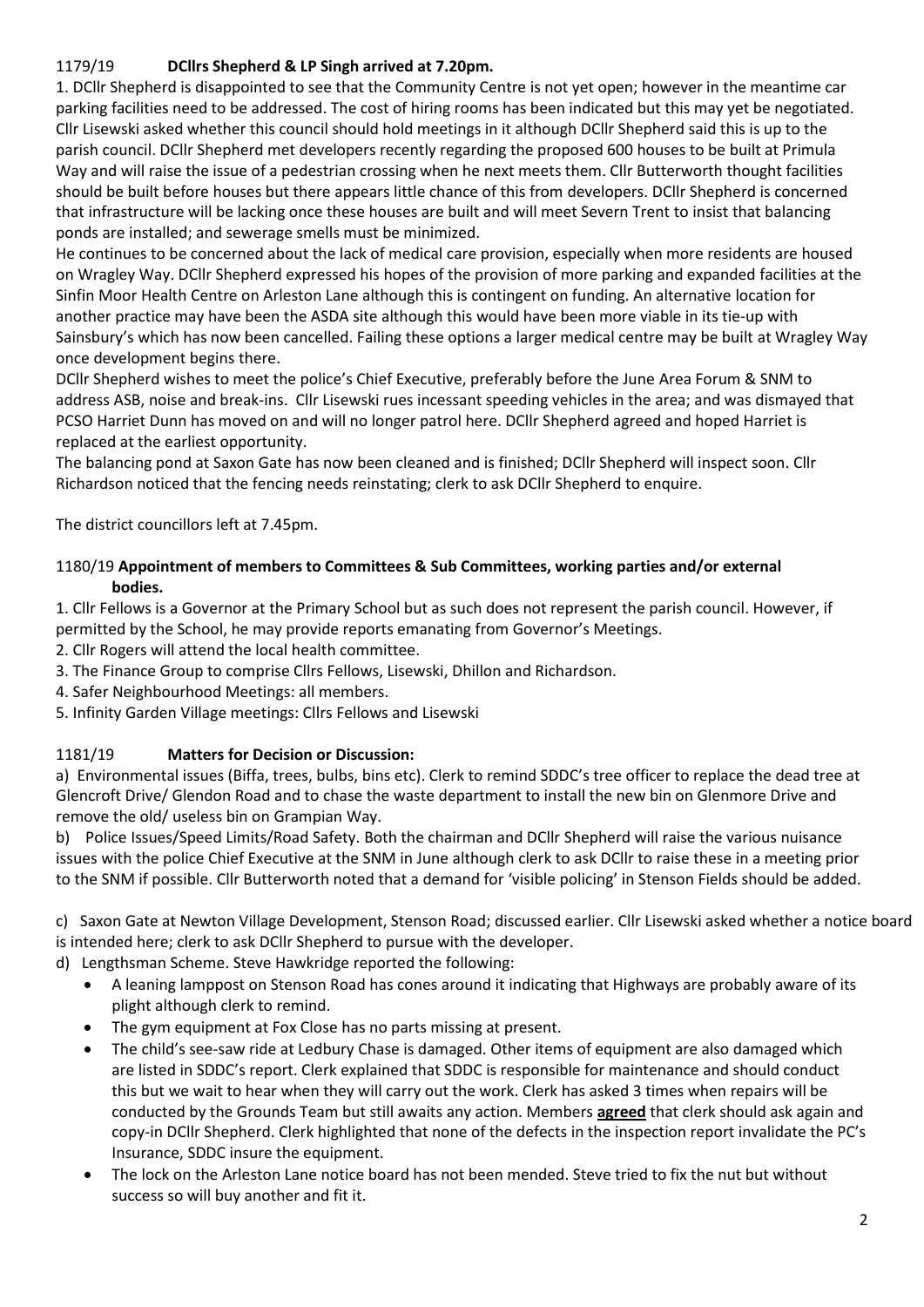- Broken glass and bottles are strewn around the pub; members thought this typical of the time of year because drinkers tend to gather outside.
- Steve has noticed a few discarded packets of drugs in the area.
- Children from the school have created a poster highlighting the unacceptance of litter in the area and wondered if these could be displayed on the notice boards. Members **agreed** and the chairman will discuss this with the school.

e) Annual review of the council's policies. **Resolved:** no amendments to existing policies.

f) To consider a grant request from SF Primary School to fund books. **Resolved:** no objection.

g) Stenson Road pedestrian crossing and speed reduction measures. **Resolved:** although DCllr Shepherd is pursuing this the clerk will remind him and will keep the item on future agendas.

h) Website update. **Resolved:** clerk and designer have been in contact and clerk can now upload documents to the site. Cllr Lisewski suggested having photographs uploaded; clerk to conduct. Google Analytics can be added to the site at a cost of £60 + £20 programming to which members **agreed**. Clerk to arrange.

i) To consider SDDC's report over the Ledbury Chase play equipment; mentioned above.

# 1182/19 **PLANNING**

# **Applications**

9/2019/0404 - THE ERECTION OF AN EXTENSION AND THE DEMOLITION OF EXISTING GARAGE AT 60 GLENMORE DRIVE STENSON FIELDS. **Resolved:** no objection.

# **Decisions.**

9/2019/0159 - THE ERECTION OF AN EXTENSION AT 6 BRINDLEY WALK STENSON FIELDS. Householder Permission Granted.

# **Consultations**.

9/2019/0225 - CERTIFICATE OF LAWFULNESS FOR PROPOSED CHANGE OF USE FROM USE CLASS C3 (DWELLINGHOUSE) TO USE CLASS C2 (RESIDENTIAL INSTITUTION) AT 164 WRAGLEY WAY STENSON FIELDS. Reconsultation: Amended Application Description. **Resolved:** no objection to the certificate.

a) Accounts for payment

| <b>Cheque No</b> | Payee                                                                  | <b>Total £</b> |
|------------------|------------------------------------------------------------------------|----------------|
| 002241           | J Irons - Clerk's salary April to May                                  | 603.24         |
| 002241           | J Irons expenses (see attached sheet) April to May                     | 86.90          |
| 002242           | J Hawkridge - Lengthsman pay 4 weesk to 3rd April                      | 194.34         |
| 002243           | S Hawkridge - Lengthsman pay 4 weeks to 3rd April                      | 194.34         |
| 002244           | HMRC -employee's tax & NI April to May                                 | 64.10          |
| 002245           | DCC - clerk's pension April to May                                     | 159.08         |
| 002246           | Helen Daniels - internal audit 2018-19                                 | 85.00          |
| 002247           | BHIB Insurance Brokers - insurance renewal 2019-20*                    | 436.81         |
| 002248           | Streetscape – new hand grips/ caps and fitting                         | 294.00         |
| 002249           | SF Primary School - grant under s137 to fund books (if agreed earlier) | 200,00         |
|                  | <b>TOTAL</b>                                                           | 2317.81        |

*\* Insurance company renewal is over 3 years and has reduced from £489.86 charged by Aon Insurance.*

| (b) Income - bank interest on 29th March<br>First tranch of precept 2019-20 on 5 <sup>th</sup> April<br>Western Power wayleaves on 17 <sup>th</sup> April | 1.96:<br>£<br>£ 2236.00;<br>48.06. |                         |
|-----------------------------------------------------------------------------------------------------------------------------------------------------------|------------------------------------|-------------------------|
| (c) Bank balances as at $26^{th}$ April 2018                                                                                                              | current<br>Reserve                 | £18519.07;<br>£ 5585.36 |